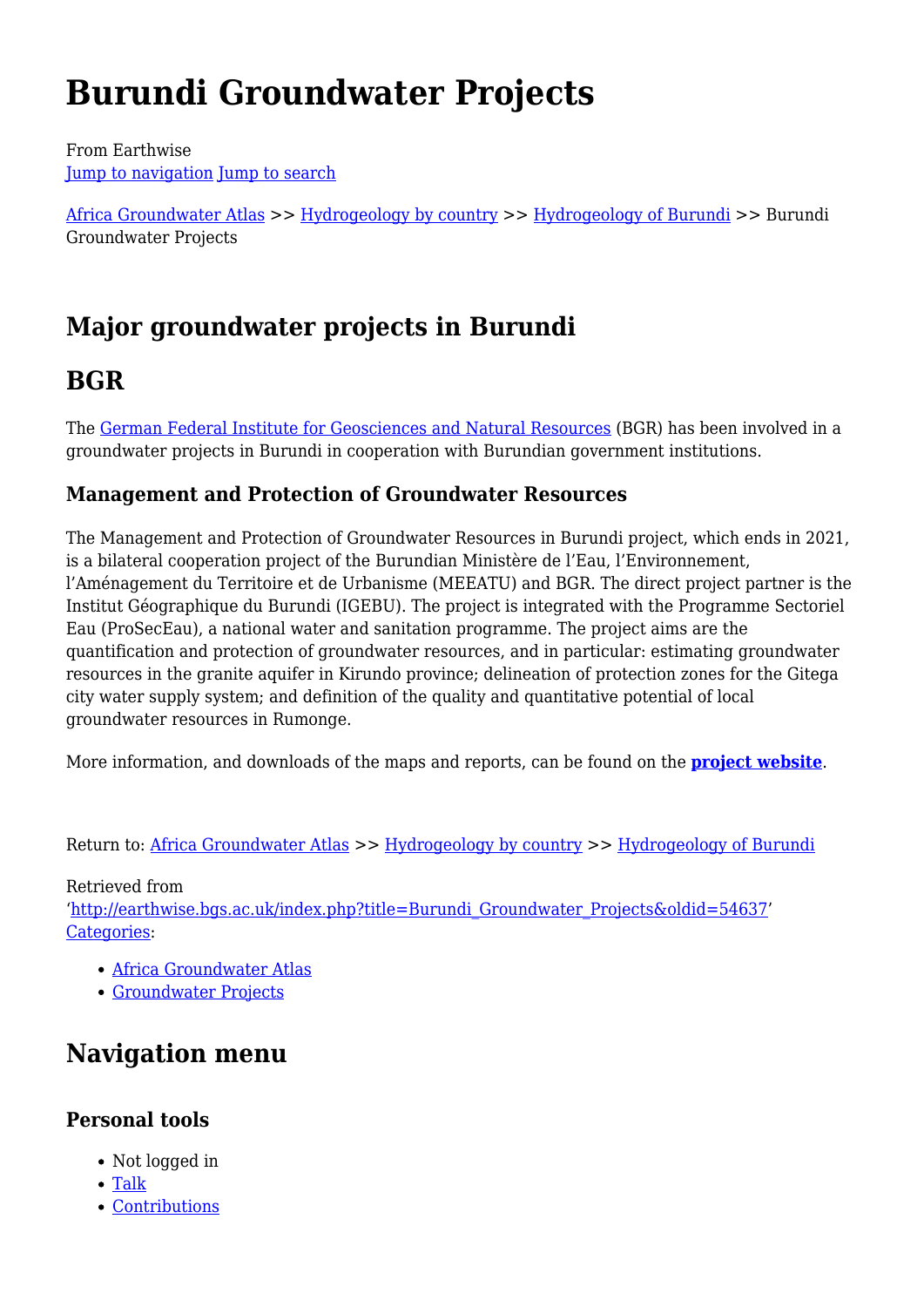- [Log in](http://earthwise.bgs.ac.uk/index.php?title=Special:UserLogin&returnto=Burundi+Groundwater+Projects&returntoquery=action%3Dmpdf)
- [Request account](http://earthwise.bgs.ac.uk/index.php/Special:RequestAccount)

#### **Namespaces**

- [Page](http://earthwise.bgs.ac.uk/index.php/Burundi_Groundwater_Projects)
- [Discussion](http://earthwise.bgs.ac.uk/index.php?title=Talk:Burundi_Groundwater_Projects&action=edit&redlink=1)

 $\overline{\phantom{a}}$ 

## **Variants**

### **Views**

- [Read](http://earthwise.bgs.ac.uk/index.php/Burundi_Groundwater_Projects)
- [Edit](http://earthwise.bgs.ac.uk/index.php?title=Burundi_Groundwater_Projects&action=edit)
- [View history](http://earthwise.bgs.ac.uk/index.php?title=Burundi_Groundwater_Projects&action=history)
- [PDF Export](http://earthwise.bgs.ac.uk/index.php?title=Burundi_Groundwater_Projects&action=mpdf)

 $\Box$ 

### **More**

#### **Search**

Search  $\|$  Go

## **Navigation**

- [Main page](http://earthwise.bgs.ac.uk/index.php/Main_Page)
- [Recent changes](http://earthwise.bgs.ac.uk/index.php/Special:RecentChanges)
- [Random page](http://earthwise.bgs.ac.uk/index.php/Special:Random)
- [Help about MediaWiki](https://www.mediawiki.org/wiki/Special:MyLanguage/Help:Contents)

# **Tools**

- [What links here](http://earthwise.bgs.ac.uk/index.php/Special:WhatLinksHere/Burundi_Groundwater_Projects)
- [Related changes](http://earthwise.bgs.ac.uk/index.php/Special:RecentChangesLinked/Burundi_Groundwater_Projects)
- [Special pages](http://earthwise.bgs.ac.uk/index.php/Special:SpecialPages)
- [Permanent link](http://earthwise.bgs.ac.uk/index.php?title=Burundi_Groundwater_Projects&oldid=54637)
- [Page information](http://earthwise.bgs.ac.uk/index.php?title=Burundi_Groundwater_Projects&action=info)
- [Cite this page](http://earthwise.bgs.ac.uk/index.php?title=Special:CiteThisPage&page=Burundi_Groundwater_Projects&id=54637)
- [Browse properties](http://earthwise.bgs.ac.uk/index.php/Special:Browse/:Burundi-5FGroundwater-5FProjects)
- This page was last modified on 4 November 2021, at 14:53.
- [Privacy policy](http://earthwise.bgs.ac.uk/index.php/Earthwise:Privacy_policy)
- [About Earthwise](http://earthwise.bgs.ac.uk/index.php/Earthwise:About)
- [Disclaimers](http://earthwise.bgs.ac.uk/index.php/Earthwise:General_disclaimer)